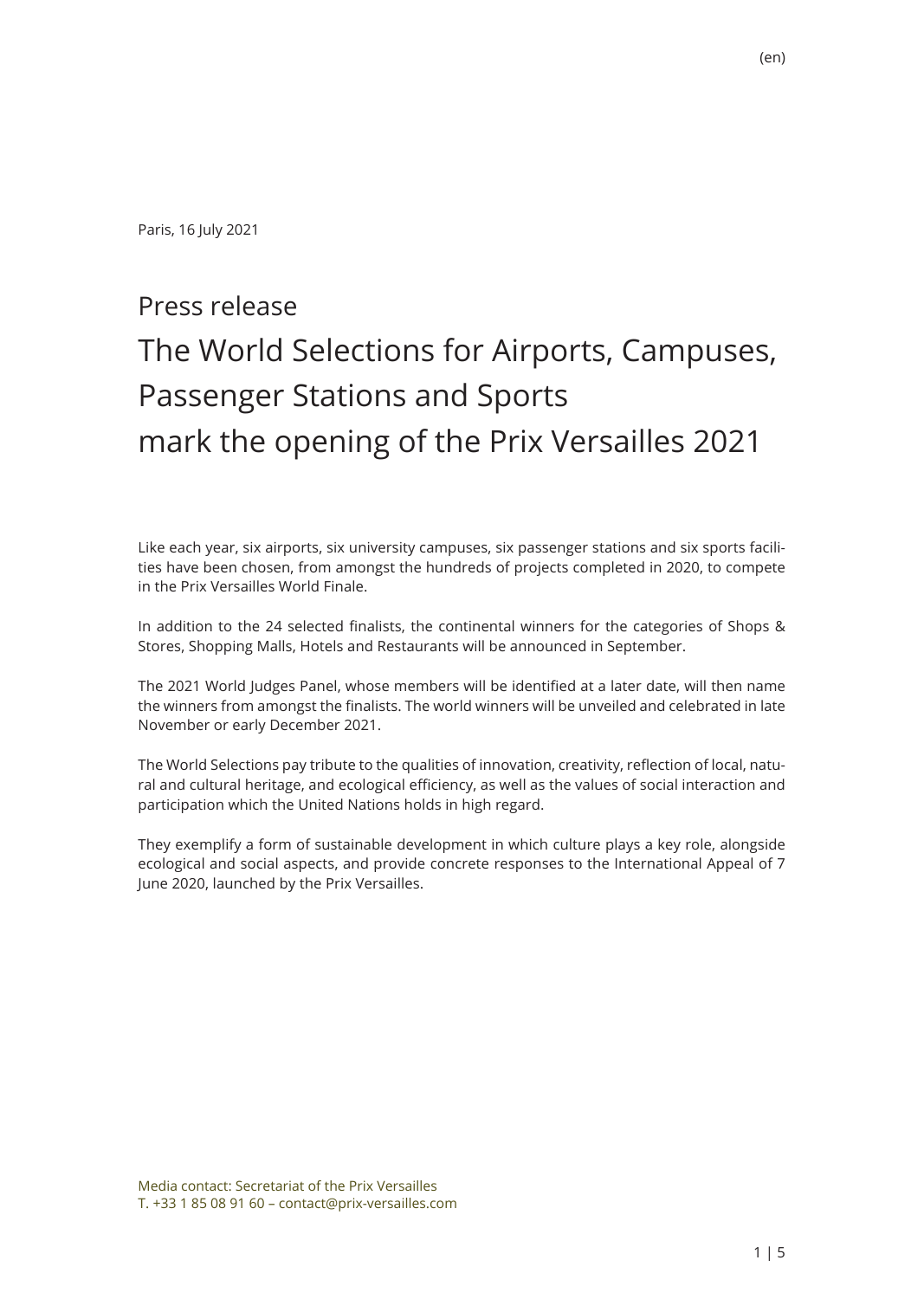

# **WORLD SELECTION PRIX VERSAILLES AIRPORTS 2021**

| Berlin Brandenburg Airport Willy Brandt  | Berlin, Germany             |
|------------------------------------------|-----------------------------|
| Athens International Airport, South Wing | Athens, Greece              |
| Hazrat Sultan International Airport      | Turkistan, Kazakhstan       |
| New Plymouth Airport                     | New Plymouth, New Zealand   |
| Clark International Airport              | Pampanga, Philippines       |
| LaGuardia Airport, Terminal B            | New York, NY, United States |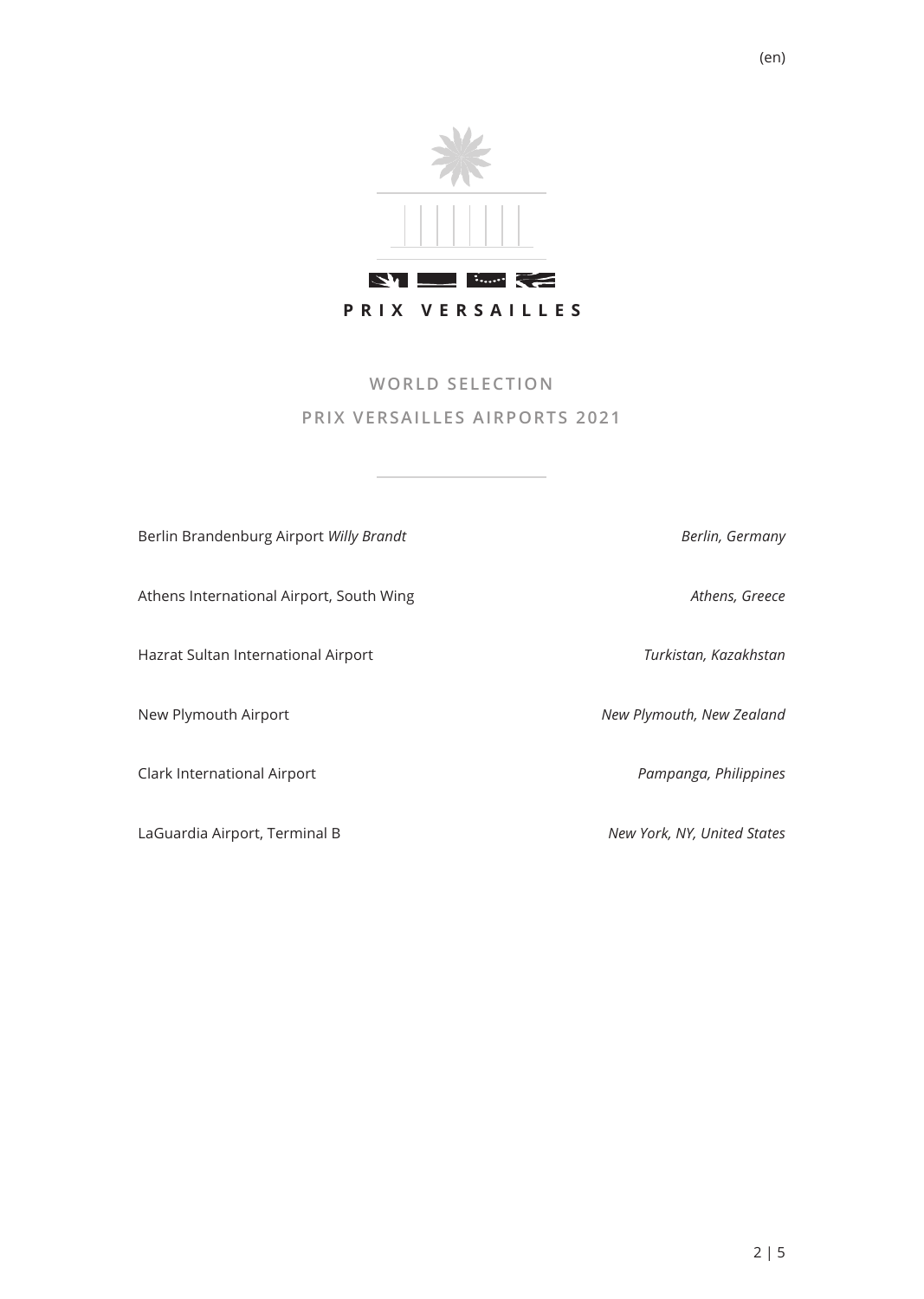

#### **WORLD SELECTION PRIX VERSAILLES CAMPUSES 2021**

| University of Western Australia, Ezone Student Hub                         | Crawley, Australia          |
|----------------------------------------------------------------------------|-----------------------------|
| Peking University, East Building of PKU Library                            | Beijing, China              |
| Paris-Saclay University, Institut des Neurosciences                        | Gif-sur-Yvette, France      |
| University of Oxford - Wadham College, Undergraduate<br>and Access Centres | Oxford, United Kingdom      |
| California Institute of Technology, Chen Neuroscience<br>Research Building | Pasadena, CA, United States |
| Harvard University, Science and Engineering Complex                        | Boston, MA, United States   |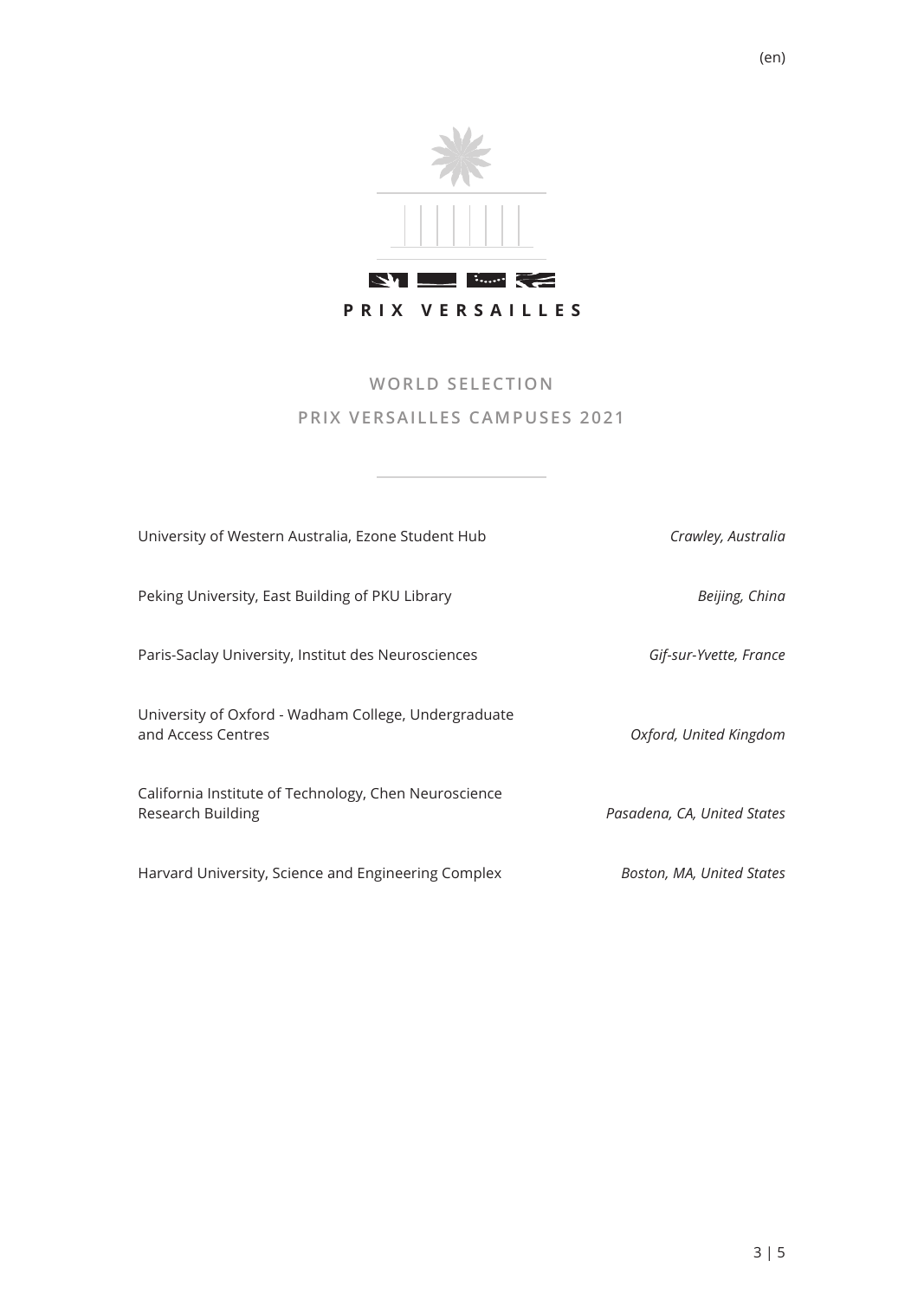

## **WORLD SELECTION PRIX VERSAILLES PASSENGER STATIONS 2021**

| <b>Reservoir Train Station</b>   | Reservoir, Australia        |
|----------------------------------|-----------------------------|
| Ginkgo Swan Lake Train Station   | Jiaxing, China              |
| Putuo Mountain Passenger Station | Zhoushan, China             |
| Assen Train Station              | Assen, Netherlands          |
| Mukilteo Ferry Terminal          | Mukilteo, WA, United States |
| Pennsylvania Station             | New York, NY, United States |

(en)